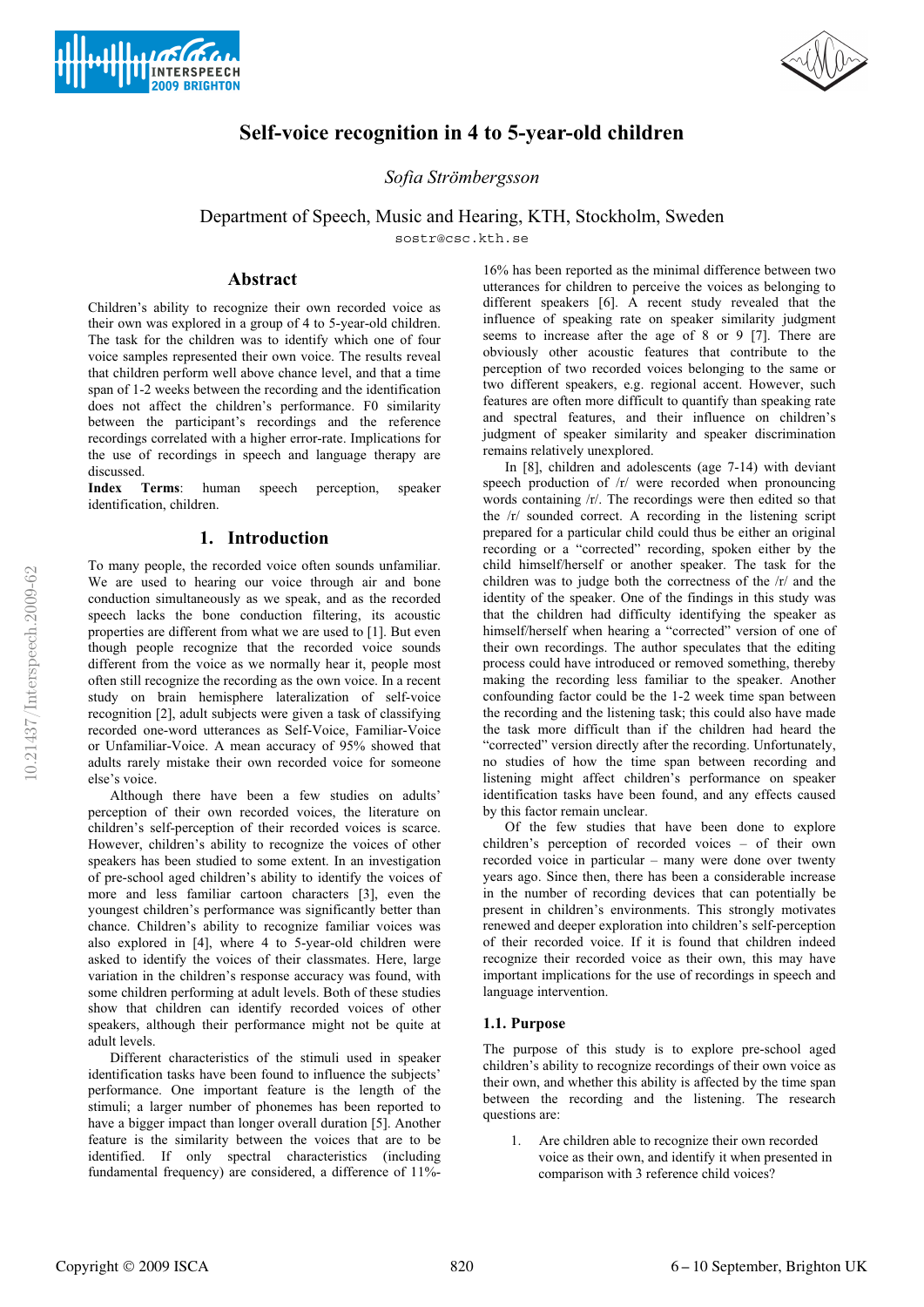- 2. Is this ability affected by the time span between recording and listening?
- 3. Is the children's performance affected by the acoustic similarity between their voice and the reference child voices?

It is hypothesized that the children will perform better than chance, and that they will perform better when listening immediately after the recording than when listening 1-2 weeks after the recording. Moreover, it is hypothesized that children's performance is affected by the degree of acoustic similarity between a participant's recording and that of a reference child.

# **2. Method**

#### **2.1. Participants**

27 children with Swedish as their mother tongue, and with no known hearing problems and with no previous history of speech and language problems or therapy were invited to participate. The children were between 4 and 6 years old, ranging from 4;3 (years; months) to 5;11 ( $M = 5$ ;3, SD = 6.7 months). Only children whose parents did not know of or suspect any hearing or language problems in the child were invited. All children were recruited from pre-schools in Stockholm. Consent forms were used which complied with Swedish ethical guidelines for subject participation.

#### **2.2. Material**

A recording script of 24 words was constructed (see Appendix). The words in the script all began with  $\frac{1}{\text{V}}$  or  $\frac{1}{\text{V}}$ . and all had primary stress on the first syllable.

Three 6-year old children (two girls and one boy, included by the same criteria as the children participating in the study) were recorded as references. None of the reference children were known to the children in the test groups.

### **2.3. Recording/Identification procedure**

A computer program was used to present the words in the scripts in random order. For each word, the program first played a reference voice (adult) that read a target word, while displaying a picture that illustrates the word. Then, the child's production of the same word was recorded (with the possibility of listening to the recording and re-recording until both child and experimenter were satisfied). Last, the child's production was presented together with the 3 reference children's productions of the same word, in random order, letting the child select one of these as his/her own (see Fig. 1).

In both test sessions, the children were fitted with a headset and the experimenter with headphones to supervise the recordings. The children were instructed to select the character they believed represented their own voice by pointing at the screen; the actual selection was managed by the experimenter by mouse clicking. The children were given two introductory training items, to assure understanding of the task.

In the first test session, the children performed both the recording and the voice identification task. For the recordings, all children were instructed to speak with their normal voice, and utterances were re-recorded until both child and experimenter were satisfied. In the second test session, after a period of 1-2 weeks, the children performed only the identification task. Apart from general encouragement, the experimenter provided no feedback regarding the children's performance during the voice identification task. All actions – recording, listening and selecting – were logged by the computer program.



Figure 1: *The listening/identification setup*.

#### **2.4. Voice similarity measurements**

Automatic alignment of the speech signal to phonemes was attempted on all 24 words in the script, using NALIGN [9]. For unknown reasons, automatic alignment failed systematically on the word "tub" (*tube*), and therefore this word was discarded from further calculations. Based on the alignments, average fundamental and formant frequencies of each recording were extracted automatically (on voiced parts of the utterances) using the Snack tools F0 and FORMANT [10].

For each of the children's recordings, the absolute difference between the child's F0 and the F0 of the corresponding reference recordings was calculated. The minimal F0 difference (i.e. the absolute difference between the child's F0 and the most similar reference F0) was used as a simple measure of the F0 similarity between the child's recording and the reference recordings. Similarly, the minimal Euclidean distance between the average formant frequencies (F1-F4) of a child's recording and the formant frequencies of the corresponding reference recordings was used as a measure of the spectral similarity between the child's recording and the reference recordings. For each child, the average F0 was calculated and compared to the three reference speakers; the difference between the child's average F0 and the most similar reference F0 was used as a measure of the child's average F0 similarity to the reference speakers. A child's average formant similarity was calculated analogously.

The speaking rate (phonemes per second) was also calculated for all recordings. Initial and final silent parts were excluded before utterance duration was calculated. The minimal difference in speaking rate (i.e. the absolute difference between the child's speaking rate and the most similar reference speaking rate for the same utterance) was used as an additional measure of how similar a child's recording was to the reference recordings. For each participant, average speaking rate similarity to the reference speaking rates was calculated in analogy with the calculation of average F0 similarity described above.

## **3. Results**

Table 1 displays the mean correct own-voice identification for all 27 children on both test occasions. The standard deviation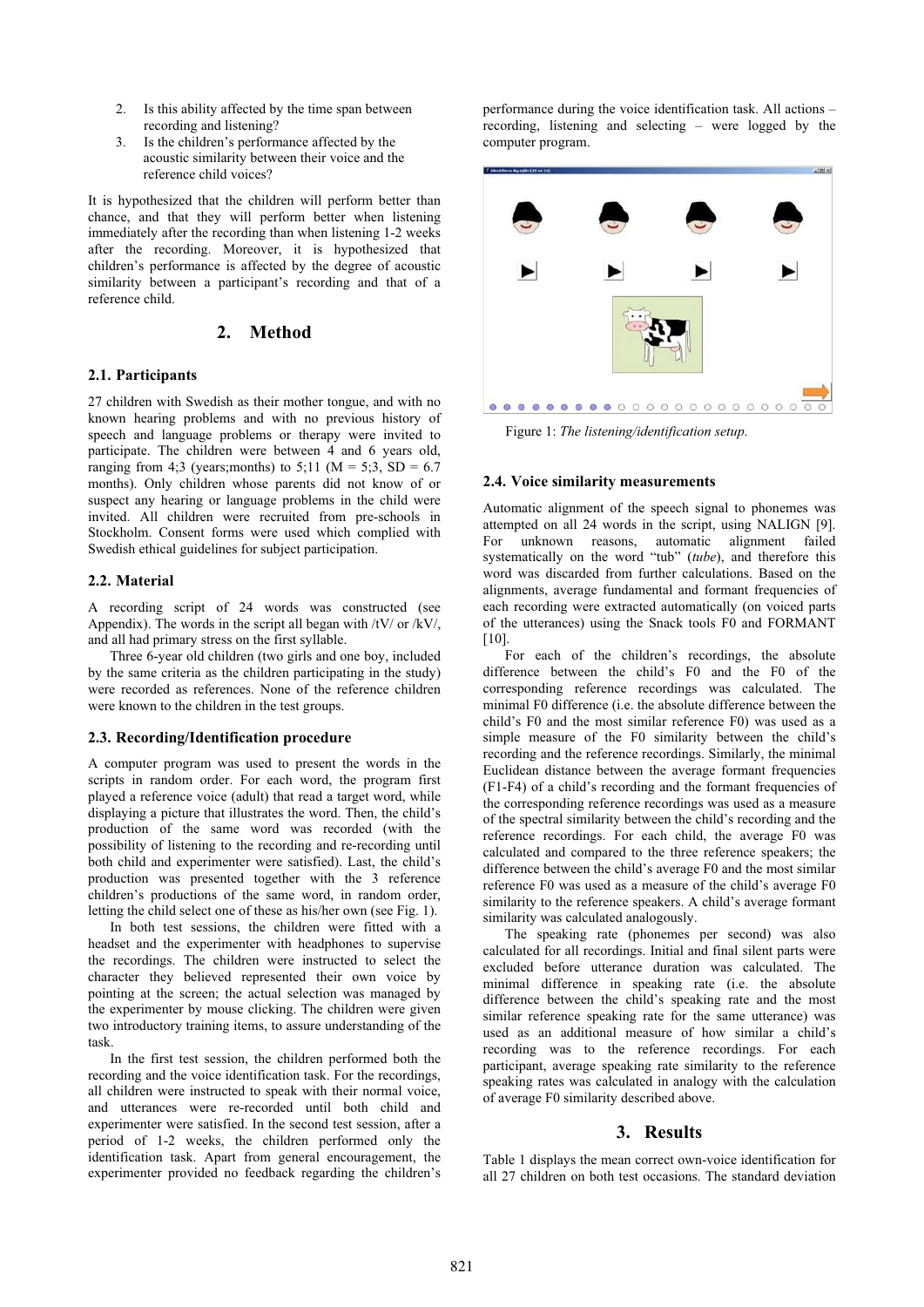reveals a quite large variation within the group; the performance varies between 4 and 24 in both the first and the second test. However, the mean correct responses on both tests reflect high average performance results. A closer look at the individual results reveals that two children performed at chance level (or worse), while 7 children (26% of the children) performed with more than 90% accuracy.

A paired samples t-test reveals no difference between performance on the first test and on the second test  $(t(26) =$  $1.517$ ,  $p = 0.141$ ).

Table 1. *Mean correct responses on the first and second test (max score/test = 24) .* 

|             | Mean correct<br>responses | Std.<br>deviation |
|-------------|---------------------------|-------------------|
| First test  | 18.8 (78.3%)              | 5.5               |
| Second test | $17.9(74.6\%)$            | 6.2               |
| Total       | 36.7(76.5%)               | 11 3              |

A one-way ANOVA, with the results from the first test as the dependent variable and the number of phonemes as a fixed factor was conducted. This showed that the number of phonemes in a word did not influence the error-rate for that particular word  $(F(3,617) = 0.130, p = 0.942)$ . The same was done with the results from the second test as the dependent variable; neither here did the number of phonemes in the stimuli affect the children's performance  $(F(3,617) = 0.181,$  $p = 0.909$ ).

Potential effects of acoustic similarity between a child's recording and the most similar reference child recording were examined by a binary logistic regression. Similarity in F0 between the child's recording and a reference recording was found to be a highly significant predictor of the children's response accuracy on the first test  $(B = 0.010, Exp(B) = 1.010,$  $p = 0.004$ ) and on the second test (B = 0.016, Exp(B) = 1.016,  $p < 0.001$ ). Thus, with every Hertz increase of the difference between the F0 of a child's recording and the F0 of the most similar reference recording, the odds that the child's answer on the second test will be correct increase by a factor of 1.016. Spectral similarity, which strongly correlates with the F0 similarity, was found to be a highly significant predictor of the children's response accuracy only on the second test  $(B = 0.001, Exp(B) = 1.001, p = 0.006)$ , whereas its predictive power was not significant for the result in the first test  $(B = 0.001, Exp(B) = 1.001, p = 0.056)$ . Similarity in speaking rate did not have any significant effect on the children's response accuracy neither on the first test  $(B = 0.039,$  $Exp(B) = 1.040$ ,  $p = 0.709$ ) nor on the second test (B = 0.056,  $Exp(B) = 1.058$ ,  $p = 0.578$ ).

As alternative measures of F0 and spectral similarity, difference in semitones, and Mahalanobis distance between subject and reference MFCCs (as extracted by the Snack tool SPEATURES [10]) were calculated. Difference in semitones was found to be the only significant predictor, increasing the chances of a correct answer on the second test  $(B = 0.078,$  $Exp(B) = 1.082$ ,  $p = 0.001$ ).

Correlations between a child's average acoustic similarity to the reference voices and the child's results on the first and second test were also explored. A weak but significant correlation was found between the children's average F0 similarity to the reference voices and their results on the second test  $(r(25) = 0.424, p = 0.027)$ . The correlation between the children's average F0 similarity to the reference voices and their results on the first test was even weaker and only approached significance  $(r(25) = 0.338, p = 0.085)$ . No other significant correlations were found.

## **4. Discussion**

The high average performance rates confirm that 4 to 5-yearold children are indeed able to recognize their recorded voice as their own. However, large variation was found among the children, with a few children performing at chance level (or worse) and more children performing with 90% accuracy or more.

No significant difference was found between the children's performance on the first and the second test. The hypothesis that children would perform better when listening immediately after the recording than after a period of 1-2 weeks could thus not be confirmed. The suggested interpretation of the results in [8], that children's difficulties to identify themselves as the speaker in "corrected" versions of their own recordings could be explained by the time span between the recording and the identification task, could thus not be supported. However, the children in [8] were all older than the children in this study, and it cannot be excluded that children of different ages react differently to the time between the recording and the identification task. As many studies have indicated an age-effect in children's ability to recognize and identify familiar voices (e.g. [3], [4], [7]), there is an obvious need to study potential developmental effects on the ability to recognize the recorded voice as one's own.

From the measures of acoustic similarity between the children's recordings and the reference recordings that were used in this study, F0 similarity proved to have most influence on the children's results, both on the level of the individual recording and on the level of speaker averages. So, the bigger the difference in F0 between a child's recording and the reference recordings, the more likely it is that the child would identify this recording accurately. Moreover, the bigger the difference between a child's average F0 and the average F0 in the reference voices, the more likely it is that the child would have a higher score on both the first and the second test. Of the four children with the most similar average F0 to the reference voices (F0 difference ranging from 9 to 16 Hz), two were also found in the group of three children with the total results of 15 or below. The other two, however, had results at 85% total accuracy. So, although F0 similarity has some effect on the children's response accuracy, it can not alone explain why some children have more difficulties identifying their recorded voice than others.

A closer look at the cases where the children selected a reference recording as their own voice revealed that the acoustically most similar reference recordings were actually not preferred over acoustically less similar reference recordings. Thus, although F0 similarity between the child's own recorded voice and the recorded reference voices often leads to an incorrect selection, the selection is not necessarily the reference voice that is most similar to the recording of the child's own voice. More detailed acoustic analysis of the similarity between recordings might provide insights for understanding the children's selection behavior.

The fact that similarity in speaking rate did not have any effect on the children's response accuracy should not be surprising considering the finding in [7], that speaking rate similarity becomes more influential after the age of 8 or 9 in judging speaker similarity. Again, this motivates the exploration of developmental aspects of children's ability to identify the recorded voice as their own.